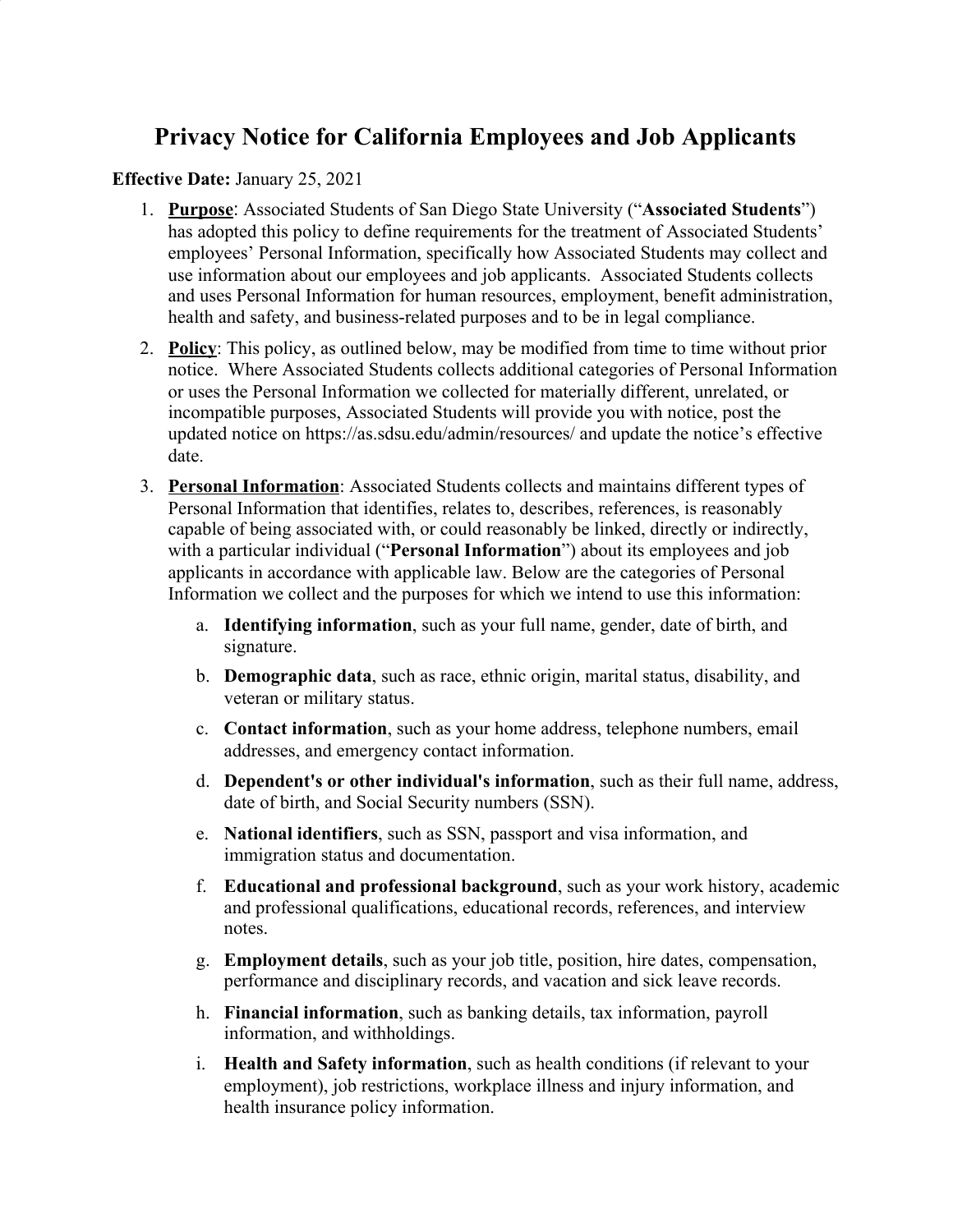- j. **Information Systems (IS) information**, such as your search history, browsing history, login information, and IP addresses on Associated Students' information systems and networks.
- k. **Biometric information**, such as facial recognition, fingerprints, iris or retina scans, keystroke, and/or other physical patterns.
- l. **Geolocation data**, such as time and physical location related to use of an internet website, application, device, or physical access to an office location.
- m. **Sensory or surveillance information**, such as COVID-19 related temperature checks, contact tracing information, call monitoring and video surveillance, criminal background checks, and credit background checks.
- n. **Profile or summary about an employee's or job applicant's preferences**, characteristics, attitudes, intelligence, abilities, and aptitudes.
- 4. **Collection, Sharing, and Use of Personal Information**: Associated Students collects Personal Information to use or disclose as appropriate to:
	- a. Comply with all applicable laws and regulations.
	- b. Recruit and evaluate job applicants and candidates for employment.
	- c. Conduct background checks.
	- d. Manage your employment relationship with us, including for:
		- i. onboarding processes;
		- ii. timekeeping, payroll, and expense report administration;
		- iii. employee benefits administration;
		- iv. employee training and development requirements;
		- v. the creation, maintenance, and security of your online employee accounts;
		- vi. reaching your emergency contacts when needed, such as when you are not reachable or are injured or ill;
		- vii. workers' compensation claims management;
		- viii. employee job performance, including goals and performance reviews, promotions, discipline, and termination; and
		- ix. other human resources purposes
	- e. Manage Associated Students' relationship as an auxiliary of San Diego State University and the California State University system.
	- f. Fulfill the mission to support San Diego State University and the California State University system as an auxiliary.
	- g. Manage and monitor employee access to relevant facilities, equipment, and systems.